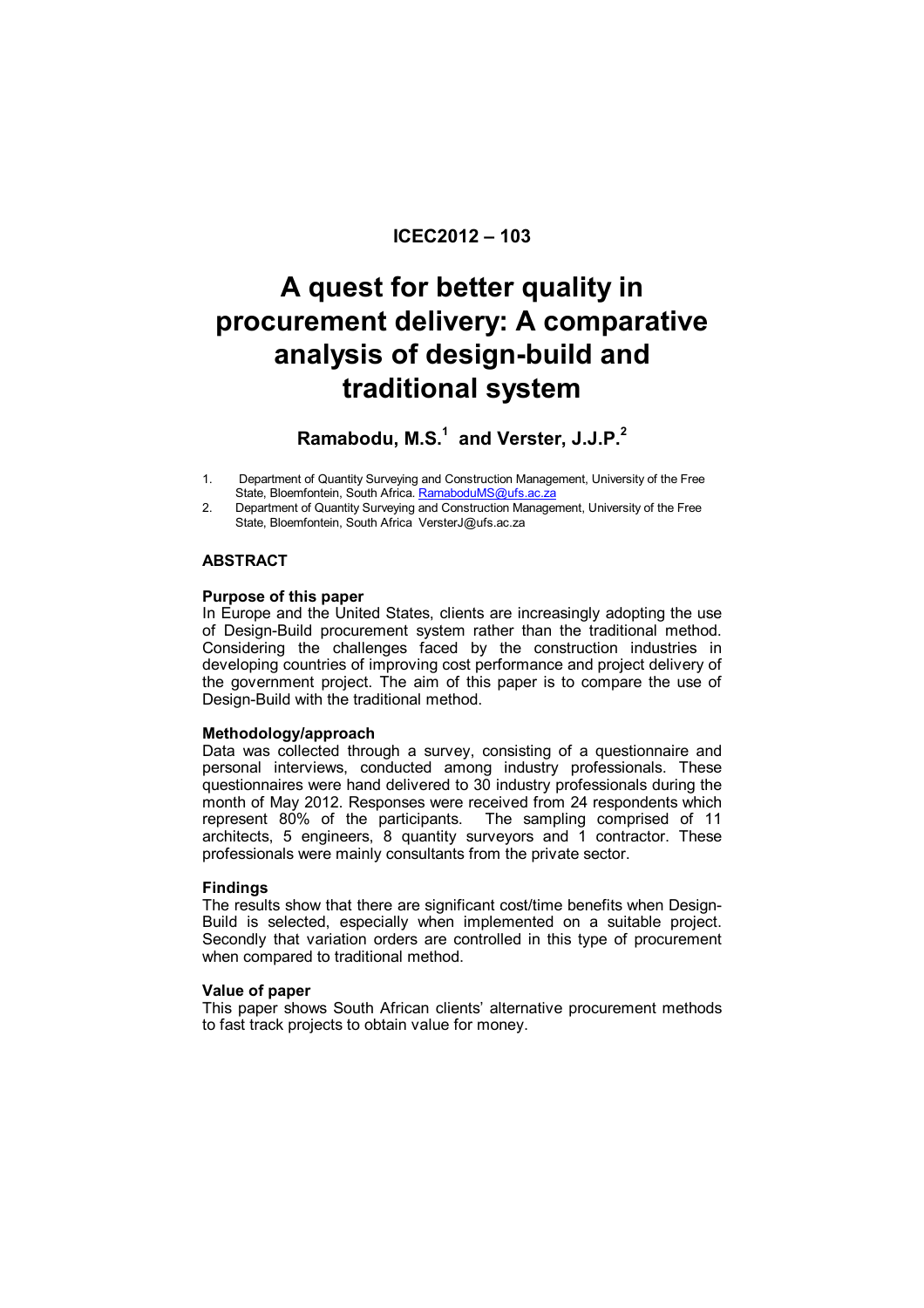**Keywords**: Design-Build, procurement, construction, traditional system

#### **1 INTRODUCTION AND LITERATURE REVIEW**

According to Chan and Ada (2004:203-221), as cited in Marx (2009:2), there are three most basic but very important performance indicators in construction projects, which are cost, time and quality. However, this makes the process of deciding which procurement method to use extremely complex and a difficult task for clients and project administrators, mainly because there are so many procurement systems available to choose from (Morledge, Smith and Kashiwagi:2006). Therefore, the most important outcome most clients want is that projects must be completed on time within budget and with the most acceptable quality (Rowlinson:1999).

According to a study conducted by Love, Smith and Regan (2010:37) the majority of state projects are roll-out using the traditional method of procurement, where government manages internally or appoints service providers to design and manage the projects.

Furthermore, evidence from literature suggests proof of failure by traditional methods on complex projects. The study also showed that, in Europe and Australia, where lowest price tender methods are used, about 70% of projects are completed late and over budget with a similar percentage (*Love et* al., 2010:39).

In recent times clients have the possibility to choose from several methods for delivering construction projects with Design-Build being among the popular methods. Under Design-Build there is a single point of contact, early knowledge in terms of cost, time and enhanced quality and communication (Migliaccio, Bogus and Chen, 2010:26). Design-Build refers to a method of project delivery in which a single entity provides to the client or owner all of the services necessary to both design and construct all or a portion of the project (Twomey: 1989).

Government being the main client of the construction industry is the economic controller of the building industry (Ashworth: 2004). Media targets high profile infrastructure projects with challenges relating to cost, time or contractual disputes, due to the fact that government contributes in funding such, (Love, 2011).

The biggest challenge facing policy makers today is how to plan and implement mega projects (Szyliowicz &Goetz:1995). The manner in which companies compete is based on their focus and commitment to creating and retaining satisfied customers.

In the construction industry, to ensure customer satisfaction, service providers need to meet the clients' requirements and expectations, all the while including the quality, cost targets and delivery of project within time (Luder:1986; Raftery:1999).

If the clients' needs are sufficiently addressed, objectives for investment, delivering the project within time, quality and cost could mean the client should be satisfied (Nkado and Mbachu:2001).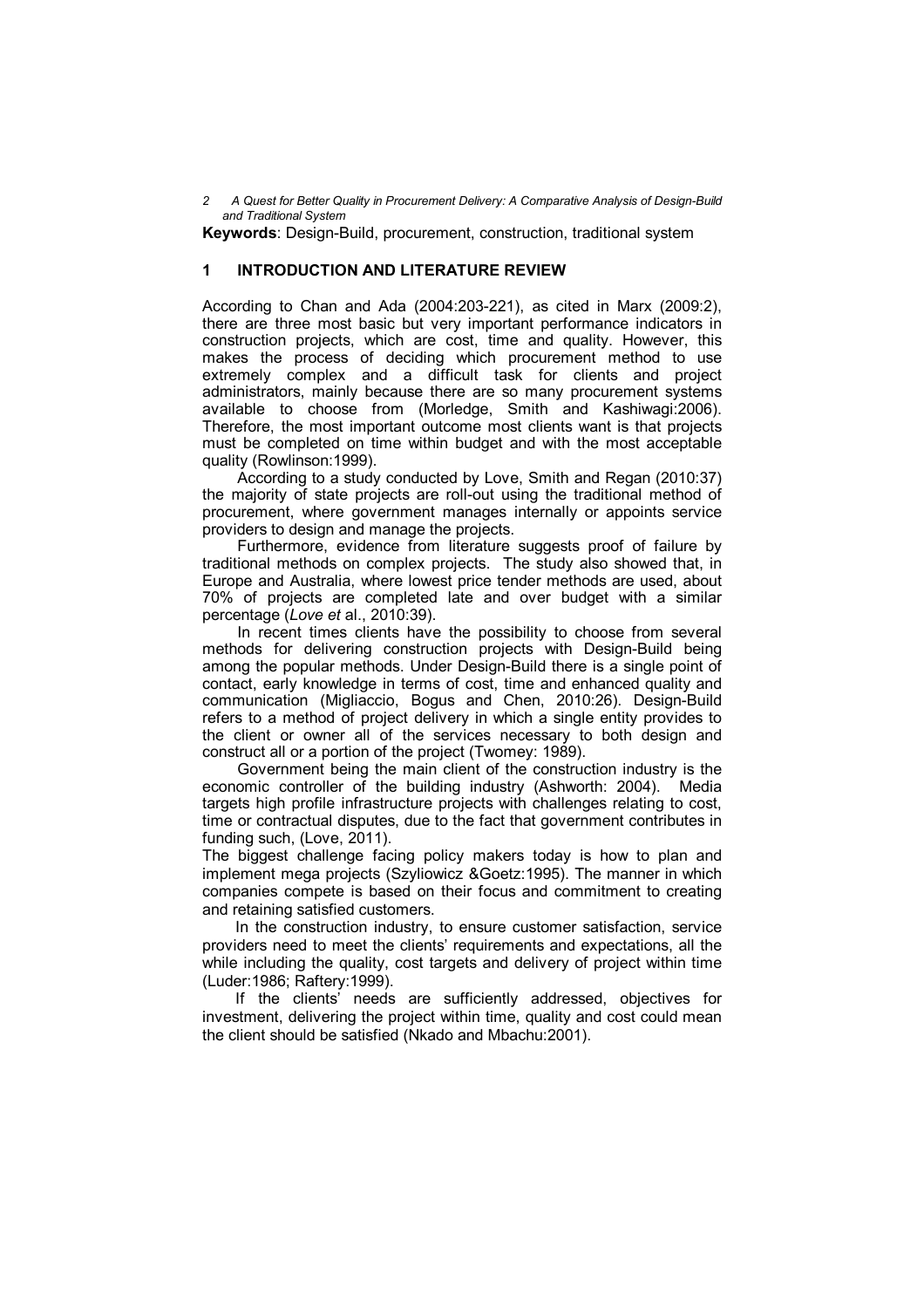Like all other methods of project delivery, there are advantages as well as disadvantages which will be briefly discussed below.

Some of the major advantages include elimination of owner risk in warranting the design (meaning the owner does not have to warrant the design), decrease in litigation and reduction of problems associated with design errors or omissions, to name a few.

Some disadvantages to Deisgn-Build are: Design-Build is unfamiliar to courts, insurance companies, etc., which may result in unexpected problems. Another disadvantage is that the selection process can be more lengthy and complicated. This is especially true for public contracts which must follow specified procedures to allow fair and open competition.

#### **1.1 Project Delivery in the Traditional system**

According to a KPMG report (2010:online), there is no definition from the industry which is clear in terms of what exactly constitutes project delivery. Furthermore, the report posits that project delivery is not about which form of contract can be used to share or transfer the risk inherent in large scale projects. Project delivery is indeed about completing a high quality project on time and on budget. Marx (2011:1) indicates in his research that contractors' quality was disregarded as being of any importance in many tenders awarded; he further argues that there is a strong political intervention in the allocation of bids.

However, the traditional system of project delivery assumes that the project client has accurately completed the scope of work through its design consultant and that a preferred bidder will be appointed to construct the project. The client appoints the consultant team to develop the project requirements in the form of drawings and specifications which are intended to guide the contractor in delivering the project (KPMG Report, 2010: online).

#### **1.2 Factors influencing the selection of project delivery system**

The KPMG Report (2010) also discusses the factors that influence the selection of a project delivery strategy, which are cost, time, quality, project scope, and allocation of risk.

The National Economic Development Organisation (NEDO:1985) identify nine generic criteria that public sector clients could adopt to select their priorities for projects. These are:

- Time
- Certainty of time
- **•** Certainty of cost
- Price competition
- Flexibility
- **Complexity**
- **Quality**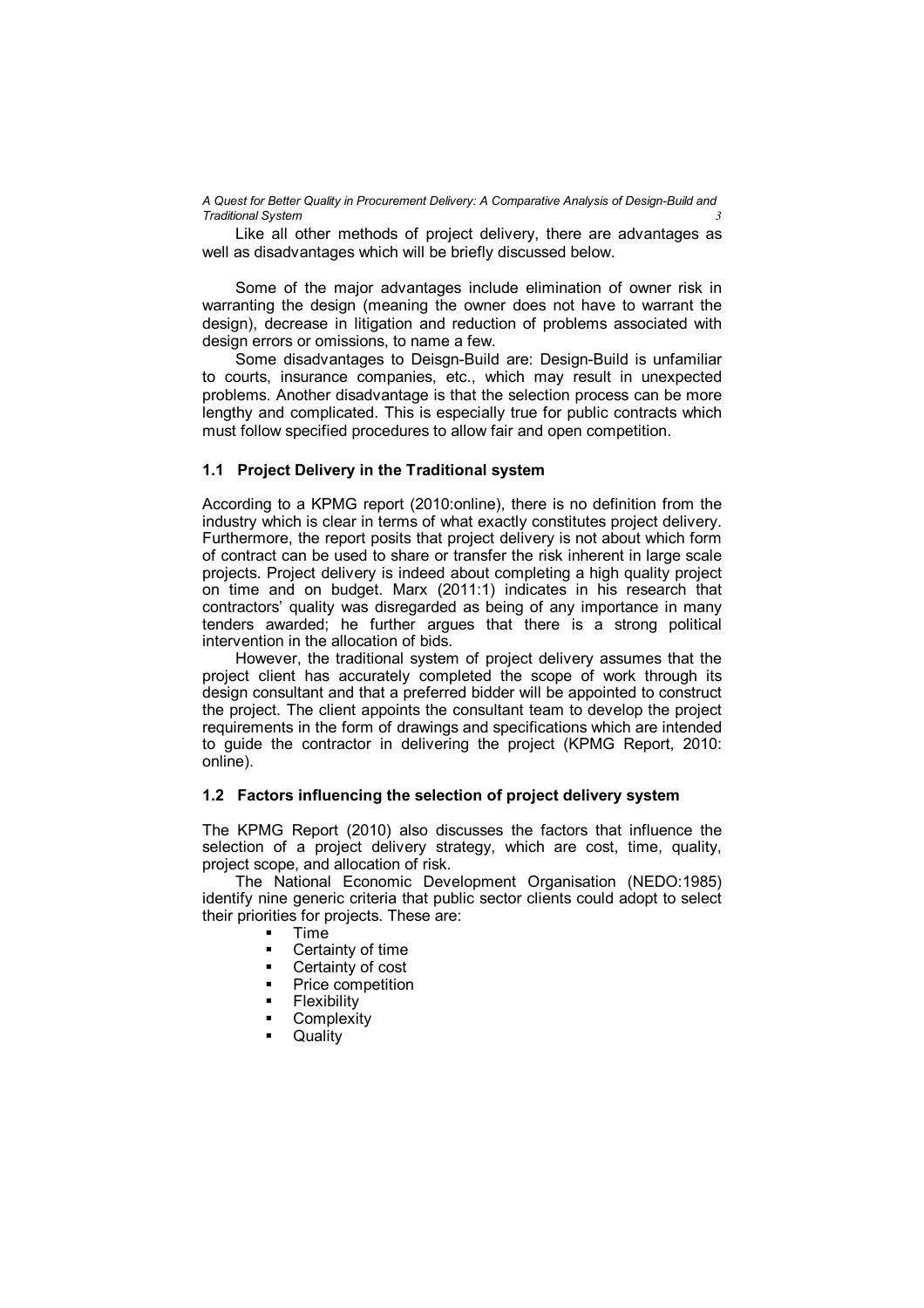- *4 A Quest for Better Quality in Procurement Delivery: A Comparative Analysis of Design-Build and Traditional System*
	- **-** Responsibility
	- $Risk$

Alhamzi and McCaffer (2000) argue that the selection criteria representing the constraints imposed on the projects should be considered before a decision is taken by the client as to which procurement is best suited to the project at hand.

According to Al-Tabtabi (2002, cited in Love *et al*., 2010:52) major difficulties associated with procurement selection are:

- No knowledge of a single person has been found who is familiar with all primary procurement methods (Hamilton:1987);
- No consensus has been found between experts who easily systemise procurement selection; and
- No mutually exclusive sets of criteria, uniquely and completely determine the appropriate procurement method for a specific project (Love, Skitmore and Earl:1998).

## **1.3 Market opportunity for Design-Build systems**

Konchar and Sanvid (1998) as well as Tulacz (2002) argue that projects that are procured using Design-Build has experienced substantial growth in recent years. In 2001 alone, the number of Design-Build projects accounted for more than 30% of construction in the United States.

#### **1.4 Risk**

According to Clamp, Cox and Lupton (2007:45) every building contract has some degree of risk. Table 1 below refers to speculative risk, which can be apportioned in advance by the parties to a contract.

This may include losses in time or cost, which are, but not limited to, unexpected ground conditions, adverse weather, an unforeseeable shortage of labour or materials and other similar matters wholly beyond the builder's control. With traditional procurement, the speculative risk should be fairly balanced between parties and the balance can be adjusted as required. In Table 1 is evident that in Design-Build, the speculative risk will lie almost wholly with the contractor (Clamp *et al.*, 2007:44).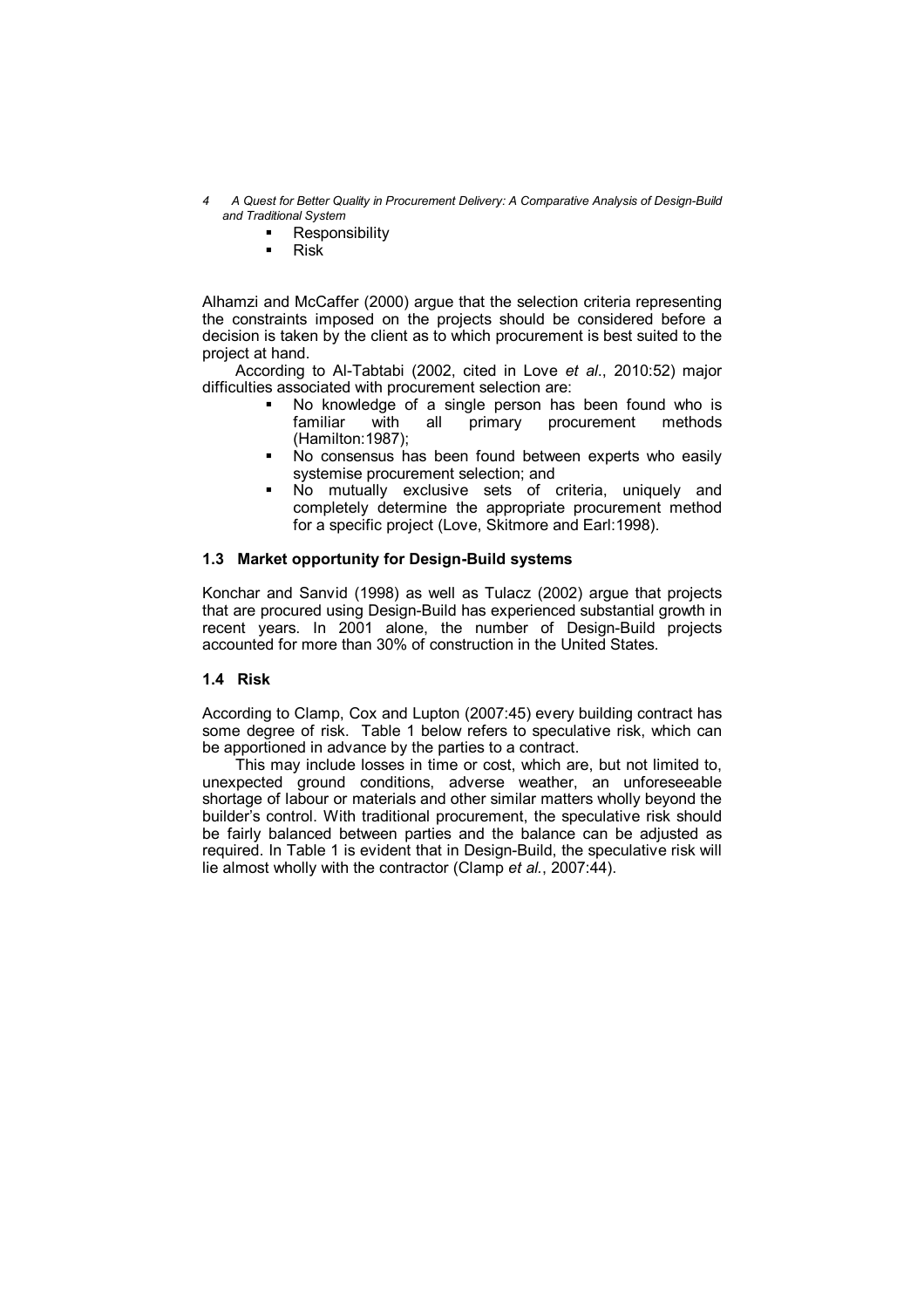| able 1: Speculative risk<br><b>Contract Type</b>               | <b>Risk</b>   |                   |  |  |  |  |
|----------------------------------------------------------------|---------------|-------------------|--|--|--|--|
|                                                                | <b>Client</b> | <b>Contractor</b> |  |  |  |  |
| <b>Design and Build</b><br>(by supplier)                       |               |                   |  |  |  |  |
| <b>Design and Build</b><br>(by contractor)                     |               |                   |  |  |  |  |
| <b>Traditional lump-</b><br>sum (Fixed price)                  |               |                   |  |  |  |  |
| <b>Traditional lump-</b><br>sum (Fluctuation)                  |               |                   |  |  |  |  |
| <b>Traditional</b><br>measurements<br>(Approx. quantities)     |               |                   |  |  |  |  |
| <b>Traditional</b><br>measurement<br>(Fixed fee prime<br>cost) |               |                   |  |  |  |  |
| <b>Traditional</b><br>measurement<br>(Percentage fee)          |               |                   |  |  |  |  |
| <b>Management</b><br>contracting                               |               |                   |  |  |  |  |

**Table 1:** Speculative risk

Source: Clamp, *et al.,* (2007: 45)

# **2. OBJECTIVE OF THE STUDY**

The objective of the study was to compare Design-Build to traditional procurement systems in the quest to seek a solution for a procurement method that offers value for money quicker with high quality projects not withstanding other factors like complexity of the project and risk.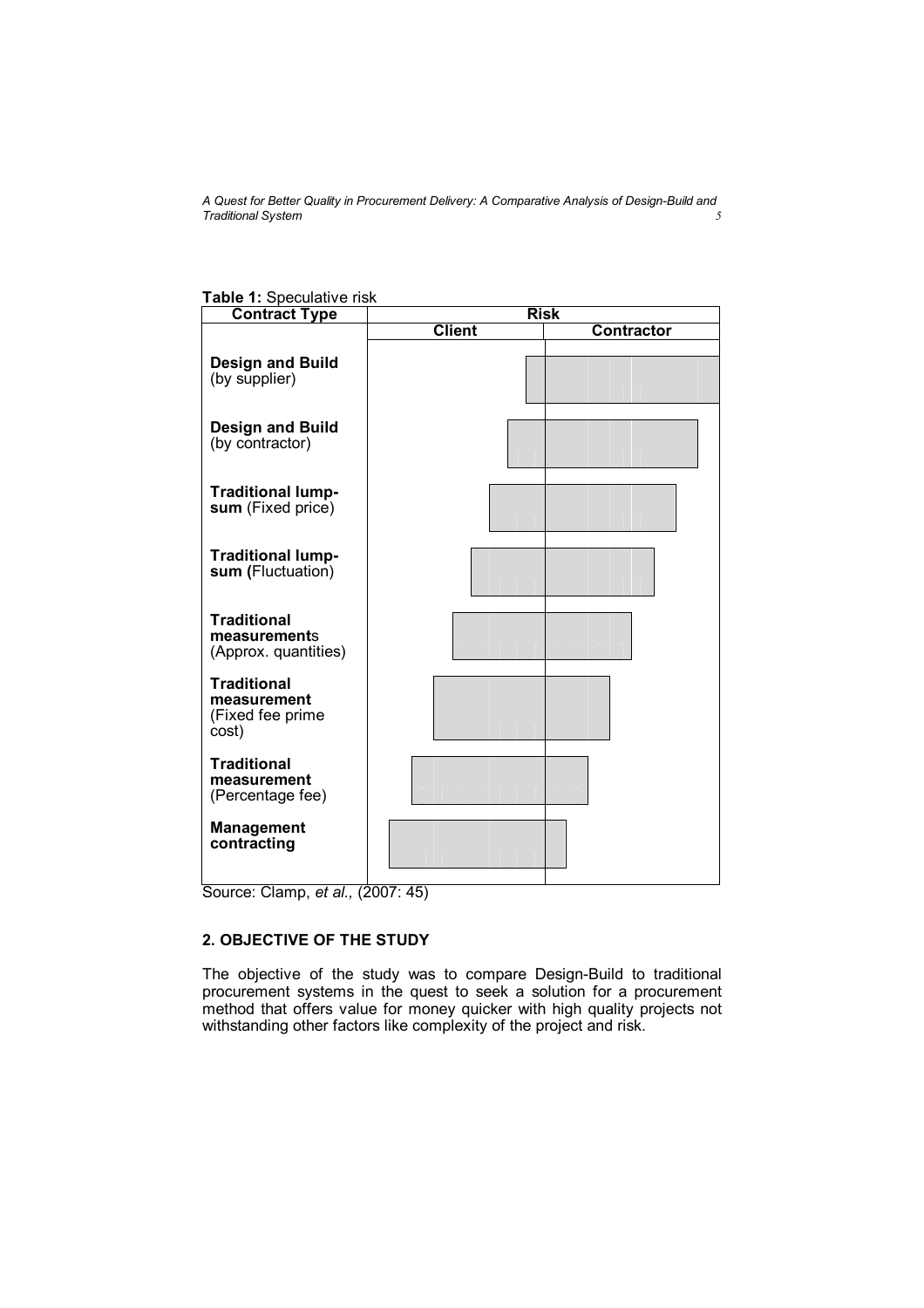## **3 METHOD**

A post positivist paradigm was applied to evaluate between two comparative procurement methods, which are Design-Build and the traditional procurement system. Questionnaires were hand delivered to 30 industry professionals during the month of May 2012. Responses were received from 24 respondents which represent 80% of participants. The sampling was purposively selected professionals in the Free State construction industry. These professionals comprised of 11 architects, 5 engineers, 8 quantity surveyors and 1 contractor. These professionals were mainly consultants from the private sector.

The questionnaire included comparisons between Design-Build and the traditional system of procurement. There were 17 questions on both Design-Build and the traditional method in which respondents presented their opinions on a 5 point Likert scale where 1 represented "strongly disagree" and 5 represented "strongly agree". The quantitative questionnaire consisted of structured and unstructured questions designed to enable respondents to add any other factors that they considered necessary.

#### **3.2 Data Sets**

The initial data collection efforts targeted 30 participants and 24 surveys were completed and returned. In this survey it was found that participants with more years in the construction industry prefer the traditional system over the Design-Build method of procurement.

Using the descriptive statistics test, the responses showed that there was no conclusive agreement on which method was more effective than the other. Although slight differences were observed with regard to both Design-Build and the traditional system, more than 67% of the respondents preferred that the client use the traditional method of procurement, with a mere 33% opting for Design-Build for projects in which they are involved.

# **4 RESULTS AND DISCUSSION**

Table 2 represents the opinion of the respondents in terms of questions 1 to 5. This clearly indicates that 37% of the respondents agree that Design-Build offers more benefit than the traditional method of procurement. Furthermore, 37% of the respondents agree that this method might be the solution to fast track construction projects. 32% of the respondents strongly agree that Design-Build gives value for money and high quality within a reasonable timeframe, whereas 45% of the respondents agree that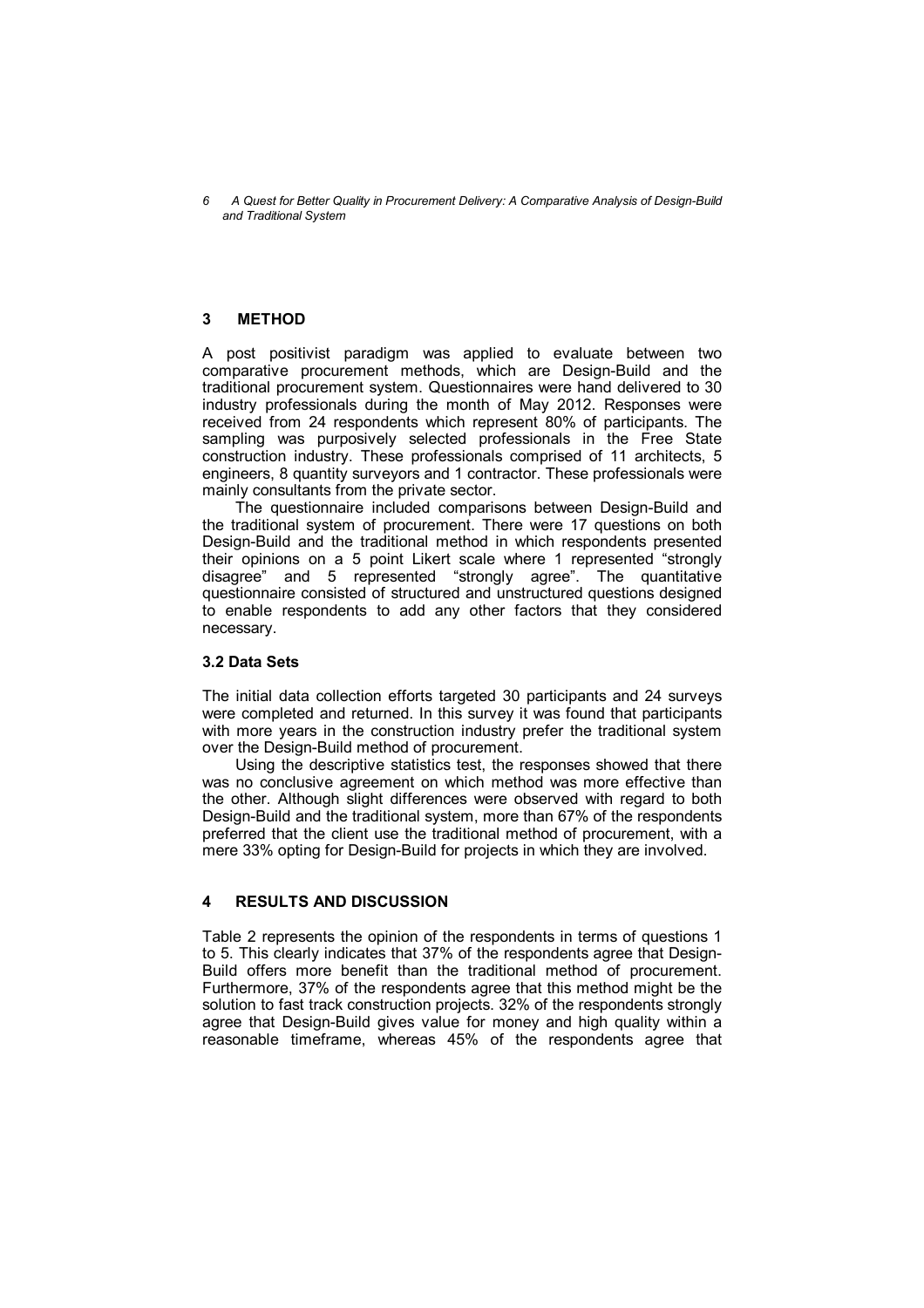variation orders are more controlled when using Design-Build and 40% agreed that projects can be completed on time and within budget.

| <b>No</b> | <b>Type of Question</b>                                          | Strongly<br>disagree | <b>Disagree</b> | Neutral | Agree | Strongly<br>Agree |
|-----------|------------------------------------------------------------------|----------------------|-----------------|---------|-------|-------------------|
|           | Design-Build offers<br>more benefits than<br>traditional method  | 16%                  | 7%              | 16%     | 37%   | 24%               |
| 2         | Design-Build will be a<br>solution to fast track<br>projects     | 3%                   | 16%             | 12%     | 37%   | 32%               |
| 3         | Value for money,<br>high quality and<br>reasonable time<br>frame | 8%                   | 28%             | 12%     | 20%   | 32%               |
| 4         | Variation orders are<br>more controlled                          | 8%                   | 16%             | 7%      | 45%   | 24%               |
| 5.        | Projects can be<br>completed on time<br>and within budget        | 12%                  | 3%              | 20%     | 40%   | 25%               |

**Table 2:** Analysis of the respondent's sample

Furthermore, for Question six (6), 83% of the respondents said that yes, they would indeed influence their clients to use Design-Build as a preferred method of delivery, whereas in the subsequent question 7, 50% said they would influence their clients to use the traditional method of delivery. The other 50% said no, and therefore the respondents were indecisive on this question.

Question eight (8) shows that 75% of the respondents agree that Design-Build holds fewer risks for clients than in the traditional method. Question nine (9), 92% of the respondents agreed that projects perform better in respect of time when Design-Build is selected as a procurement method. For Question 10 and 11 in Table 3 below, 29% and 57% respectively of the respondents agreed with the statement as posed to them, but in question 12, 32% of the respondents remained neutral about the fact that Design-Build made procurement difficult and takes time to initiate, and 28% of these respondents agreed with the statement.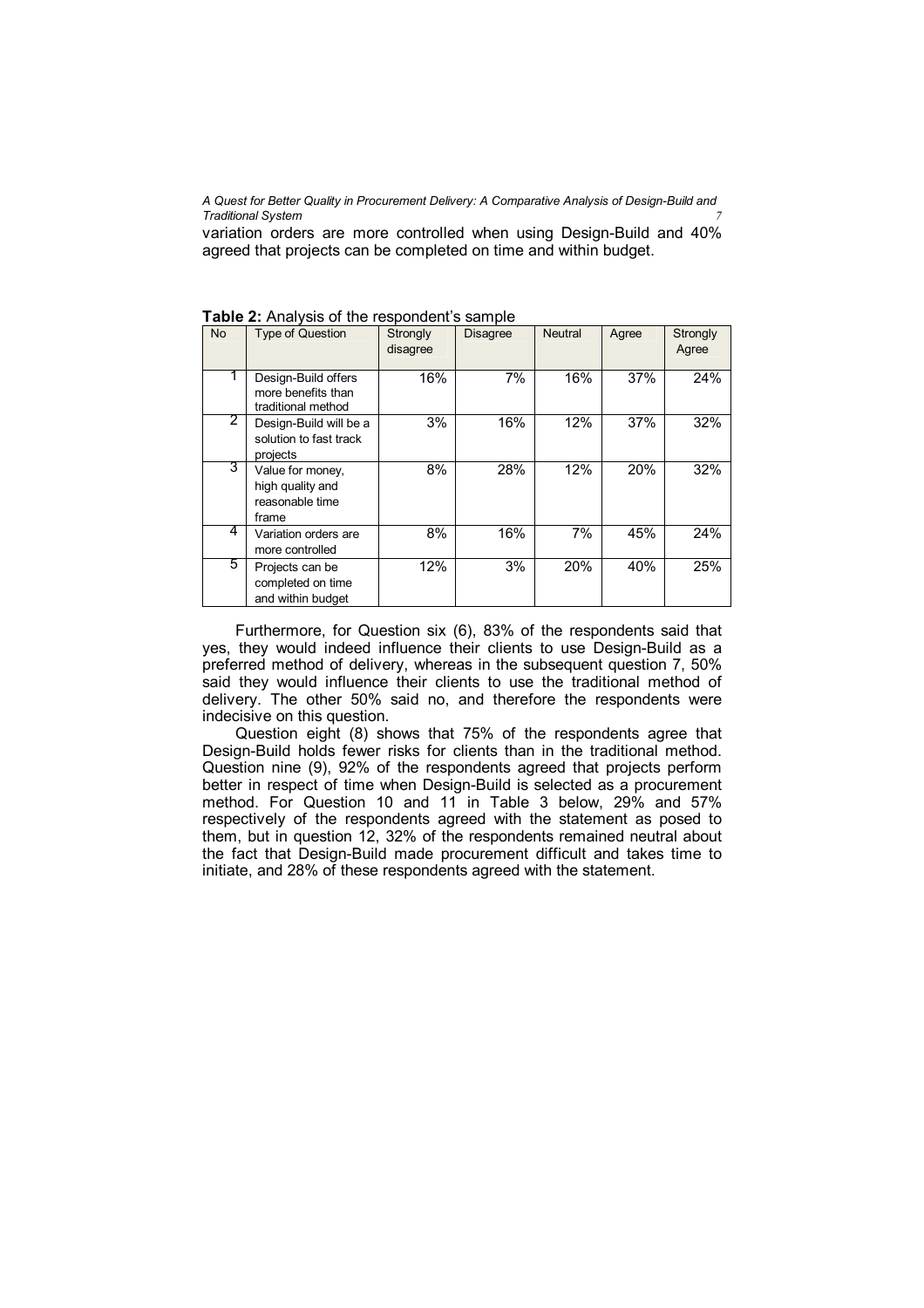**Table 3:** Analysis of the respondent's sample

| <b>No</b>       | <b>Type of Question</b>                                                                                       | Strongly<br>disagree | <b>Disagree</b> | <b>Neutral</b> | Agree | Strongly<br>agree |
|-----------------|---------------------------------------------------------------------------------------------------------------|----------------------|-----------------|----------------|-------|-------------------|
| 10              | Design-Build<br>offers higher<br>quality when<br>compared to<br>traditional system                            | 17%                  | 17%             | 17%            | 29%   | 21%               |
| 11              | Design-Build is<br>the method that<br>most clients must<br>utilise when<br>decision is taken<br>to fast-track | 3%                   | 8%              | 12%            | 57%   | 20%               |
| $\overline{12}$ | Difficult to procure<br>and takes time to<br>initiate (Design-<br>Build)                                      | 12%                  | 20%             | 32%            | 28%   | 8%                |
| $\overline{13}$ | Selection of<br>bidders can easily<br>be influenced<br>(traditional)                                          | $0\%$                | 20%             | 19%            | 29%   | 32%               |
| 14              | Design-Build has<br>little competition<br>when compared<br>to traditional<br>system                           | 11%                  | 20%             | 23%            | 40%   | 6%                |
| $\overline{15}$ | Design-Build has<br>high cost for<br>preparation and<br>evaluation of<br>tender                               | 8%                   | 40%             | 33%            | 15%   | 4%                |
| 16              | Lack of adequate<br>insurance to<br>cover both design<br>and construction<br>(Design-Build)                   | 0%                   | 33%             | 44%            | 11%   | 12%               |
| 17              | Design-Build<br>owner don't get<br>enough<br>information on<br>progress                                       | 24%                  | 24%             | 28%            | 20%   | $4\%$             |
| $\overline{18}$ | Design- build<br>shows a lot of<br>delays in<br>construction                                                  | 13%                  | 33%             | 25%            | 25%   | 4%                |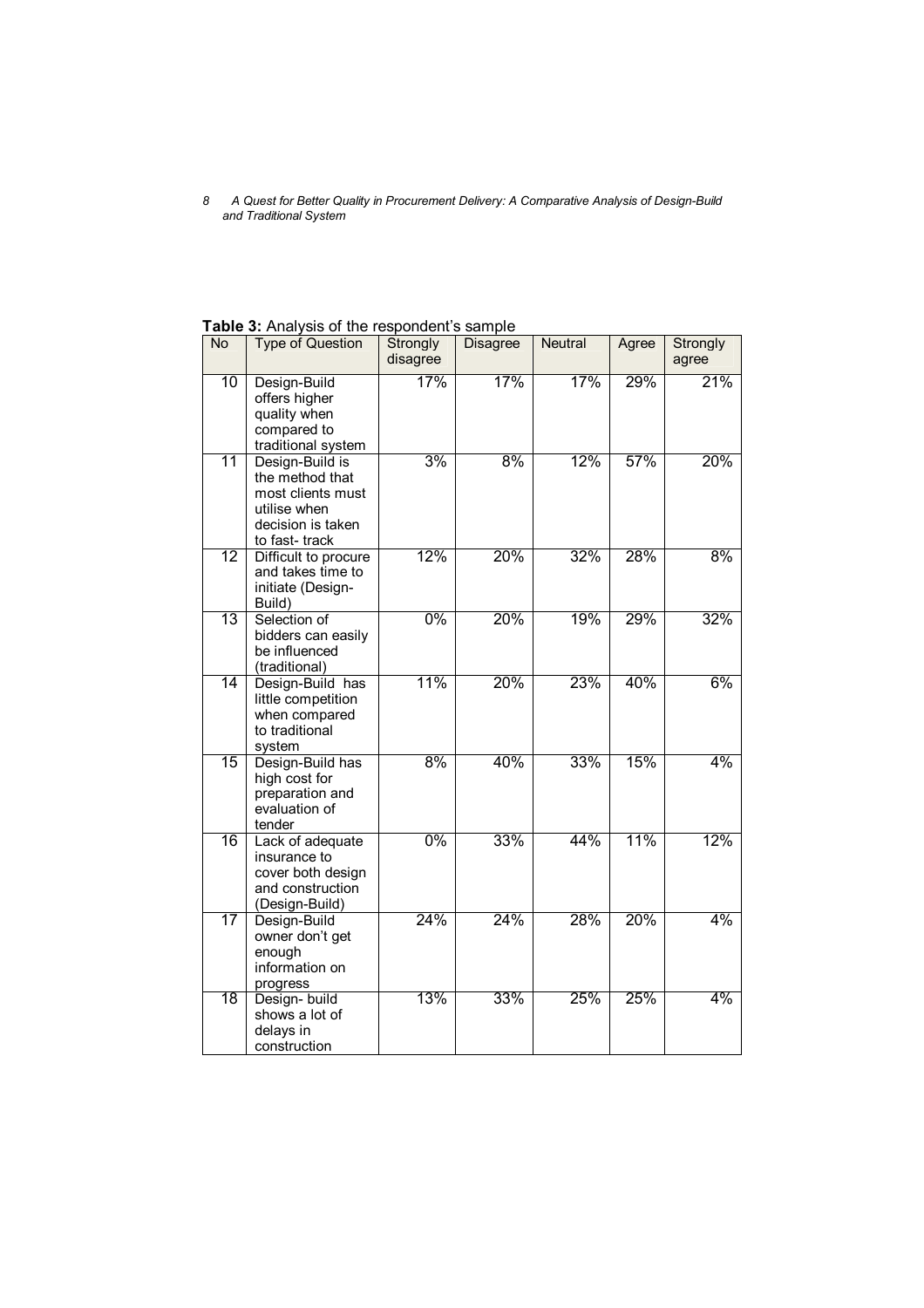|  | commencement |  |  |  |  |  |
|--|--------------|--|--|--|--|--|
|  |              |  |  |  |  |  |

For Question 13, 32% of the respondents strongly agree that selection of bidders can easily be influenced when the traditional method is used. In Question 14, 40% of the respondents agree that Design-Build has little competition when compared to the traditional method of tendering.

Of all the respondents to Question 15, 40% disagree with the fact that Design-Build has a high cost for preparation and evaluation of tender. For Questions 16 and 17 respectively, 44% of the respondents are neutral about insurance issues on the Design-Build method and 28% are neutral about circulation of information to clients. Question 17 showed that 33% of respondents stated that Design-Build does not have any delays in the commencement of projects.

## **5 CONCLUSIONS**

The following observations are is evident from the results of the questionnaire:

- Variation orders can be better controlled and this will limit the possibility of cost overruns;
- **Projects can be completed on budget and on time when Design-**Build is selected;
- That indeed there are more benefits for a client when design and build is used and can fast track project delivery;
- **That there is little competition in Design-Build when compared to** the traditional method;
- **That there might be a potential threat when using Design-Build in** terms of insurance for the works.

#### **6 RECOMMENDATIONS**

Clients should do a thorough need analysis before choosing any procurement system, especially for a complex project, and examine risk in terms of cost, time and quality.

Clients must seek advice from industry specialists to crystallize project objectives and asses the associated risks

Clients should use similar projects as a starting point for a better outcome.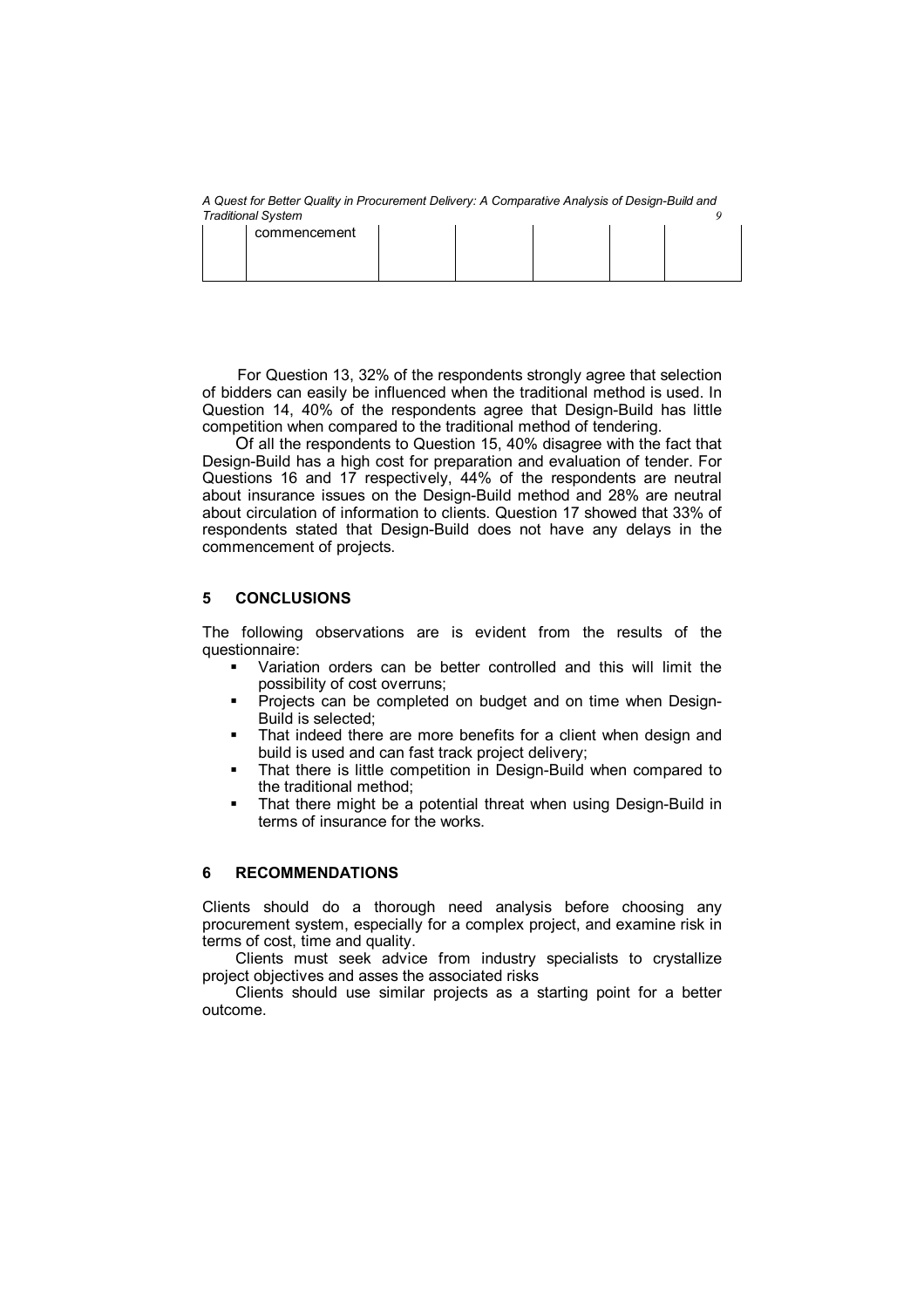#### **7 REFERENCES**

- Alhamzi, T. and McCaffer, R. (2000). *Project Procurement System Selection model*. ASCE Journal of Construction Engineering and Management, 126(3), pp. 117-184
- Al-Tabtabi, H. M. (2002). *Construction Procurement Selection Strategy Using Analytical Hierarchy Process*. Journal of Construction Procurement, 8(2), pp 117-184
- Ashworth, A. (2004) *Cost studies of buildings*, 4<sup>th</sup> Edition. Essex: Pearson Prentice Hall
- Chan, A.P.C and Ada, P.I (2004) *Key performance indicators of measuring construction success*. "Benchmarking: An international Journal",11 (2),pp203-211
- Clamp, H., Cox, S., and Lupton, S., (2007), *Which Contract?* Choosing the appropriate building contract. Fourth Edition. RIBA Publishing.
- Konchar, M and Sanvido, V. (1998*). Comparison of US Project delivery systems*. Journal of Construction Engineering and Management, 124(6): 434-444
- KPMG Report, 2010. Project Delivery Strategy: Getting It Right [online]. Available from: <URL

http://www.kpmg.com/ZA/en/IssuesAndInsights/ArticlesPublications/G eneral-Industries-Publications/Documents/ProjectDeliveryStrategy-GettingItRight.pdf>. [Accessed: 20 March 2012].

- Love, P., Smith, J. and Regan, M. Comparative procurement methodology analysis in Australia: A new approach" 18th CIB World Building Congress: *Building a better world*. Salford, Manchester. May 2010
- Love, P.E.D. (2011) *Plugging the gaps between optimum bias and strategic misrepresentation and infrastructure cost overruns*. The twelfth East Asia-Pacific conference on Structural Engineering and<br>Construction (EASEC-12) 26<sup>th</sup> – 28<sup>th</sup> January, Hong Kong
- Love, P.E.D., Skitmore, R. M. and Earl, G. (1998). Selecting an Appropriate Procurement Method for a Building Project. Construction Management and Economics,16, pp 221-223
- Luder, O (1986) "*The Speed and Style of the Broadgate Development*". Building. 18 July. P23.
- Marx, H.J. (2009a) *Consultants' and Clients' perspective on the construction industry as captured by the CIDB survey of construction industry indicators 2007* The fourth Build Environment Conference 17 – 19 May 2009. Livingstone, Zambia, Association of school of construction of Southern Africa, CD ROM version
- Marx, H.J. (2011) *Key Construction Performance Indicators for Employers and their Agents.* COBRA 2011 proceedings of RICS Construction and Property Conference, 12-13 September 20122, School of the Built

Environment. University of Salford. CD ROM version.

- Migliaccio, G.C, Bogus, S. M. and Chen, A. (2010). *Relationship between Design-Build Procurement Duration and Projects success.* Proceeding of the 2010 CIB World Congress CN (2010)
- Morledge, R., Smith A., Kashiwagi, D.T. 2006. *Building Procurement. Blackwell*, Oxford, UK.